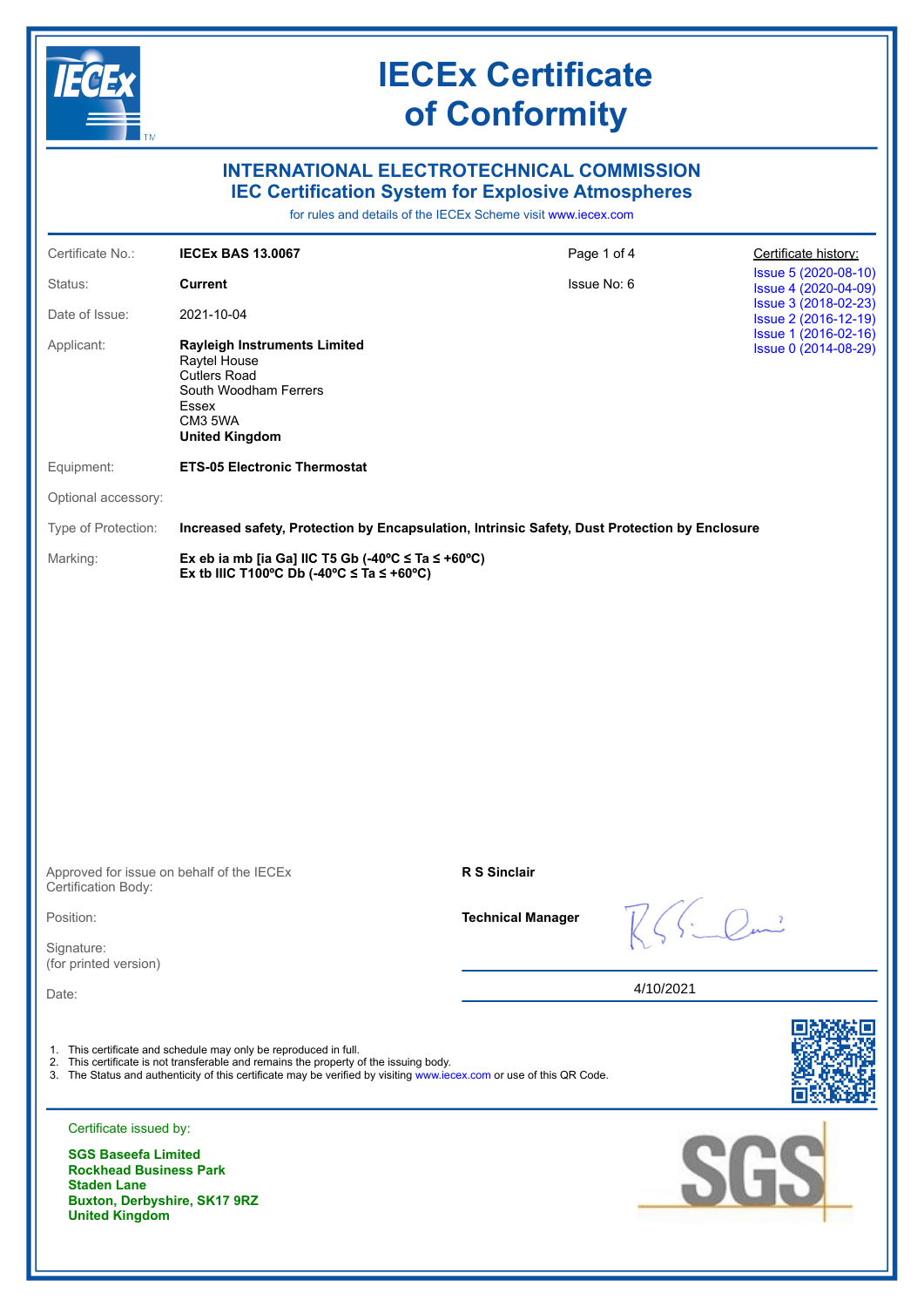

# **IECEx Certificate of Conformity**

Certificate No.: **IECEx BAS 13.0067** Date of issue: 2021-10-04 Page 2 of 4 Issue No: 6 Manufacturer: **Rayleigh Instruments Limited** Raytel House

Cutlers Road South Woodham Ferrers Essex CM3 5WA **United Kingdom**

Additional manufacturing locations:

This certificate is issued as verification that a sample(s), representative of production, was assessed and tested and found to comply with the IEC Standard list below and that the manufacturer's quality system, relating to the Ex products covered by this certificate, was assessed and found to comply with the IECEx Quality system requirements.This certificate is granted subject to the conditions as set out in IECEx Scheme Rules, IECEx 02 and Operational Documents as amended

### **STANDARDS** :

The equipment and any acceptable variations to it specified in the schedule of this certificate and the identified documents, was found to comply with the following standards

| IEC 60079-0:2017<br>Fdition: 7.0  | Explosive atmospheres - Part 0: Equipment - General requirements                     |
|-----------------------------------|--------------------------------------------------------------------------------------|
| IEC 60079-11:2011<br>Edition:6.0  | Explosive atmospheres - Part 11: Equipment protection by intrinsic safety "i"        |
| IEC 60079-18:2014<br>Edition: 4.0 | Explosive atmospheres – Part 18: Equipment protection by encapsulation "m"           |
| IEC 60079-31:2013<br>Fdition:2    | Explosive atmospheres - Part 31: Equipment dust ignition protection by enclosure "t" |
| IEC 60079-7:2017<br>Edition: 5.1  | Explosive atmospheres - Part 7: Equipment protection by increased safety "e"         |

This Certificate **does not** indicate compliance with safety and performance requirements other than those expressly included in the Standards listed above.

## **TEST & ASSESSMENT REPORTS:**

A sample(s) of the equipment listed has successfully met the examination and test requirements as recorded in:

Test Reports:

GB/BAS/ExTR12.0269/01 GB/BAS/ExTR16.0372/00 GB/BAS/ExTR18.0003/00

GB/BAS/ExTR20.0118/00

Quality Assessment Report:

GB/BAS/QAR12.0003/06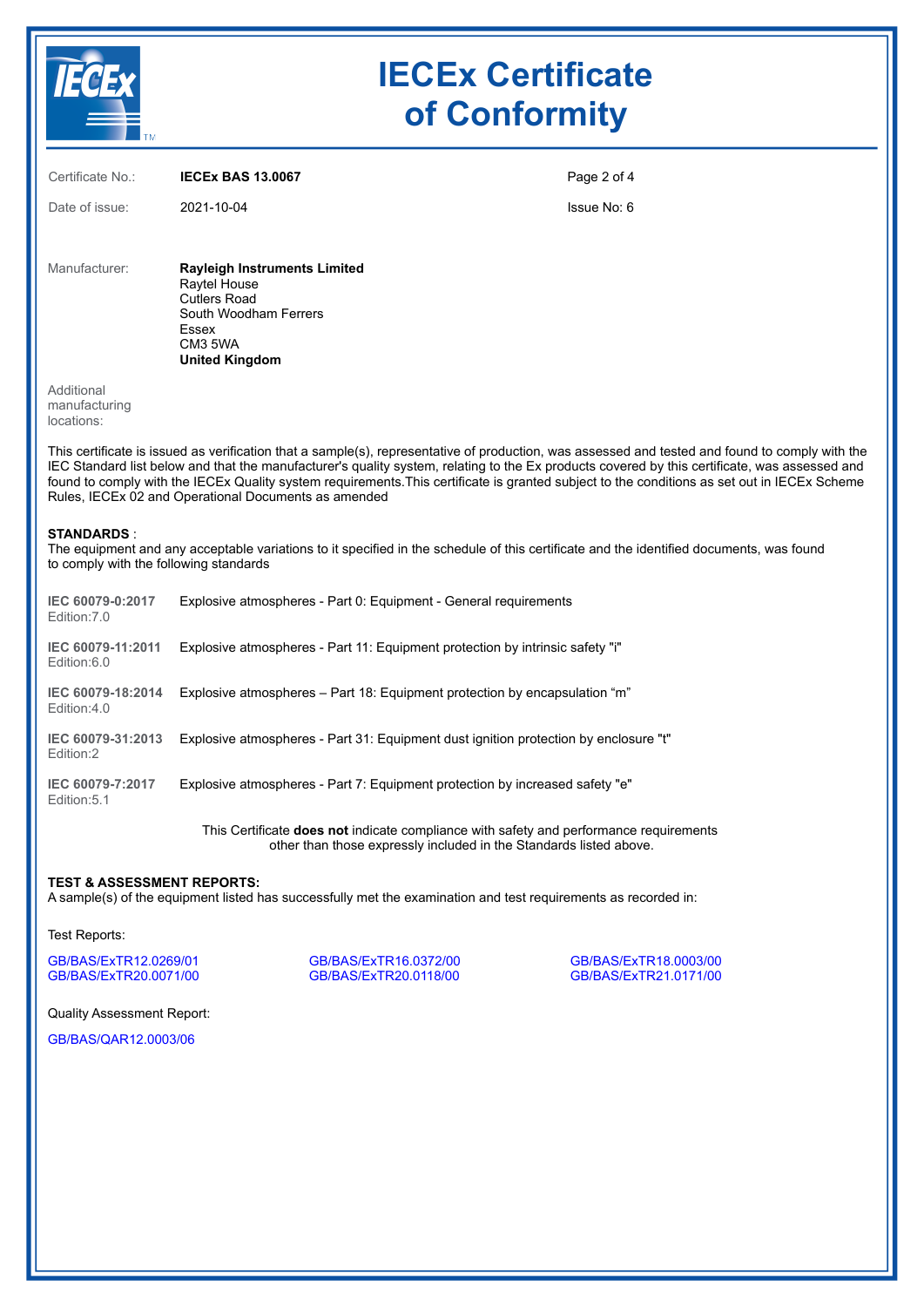

# **IECEx Certificate of Conformity**

Certificate No.: **IECEx BAS 13.0067**

Date of issue: 2021-10-04

Page 3 of 4 Issue No: 6

# **EQUIPMENT:**

Equipment and systems covered by this Certificate are as follows:

The Raytel ETS-05 Electronic Thermostat provides accurate temperature control for heating cables.

It comprises a plastic box with terminals inside for connection to the sensor and to the incoming user connections. Relay contacts are present to allow resistive loads of up to 230V a.c. at 32A to be controlled.

### **ETS-05-a1-bb-c**

The supply range for the equipment is 99 to 121V a.c. Supply & relay terminal block TB1 *U*m = 253V. Rated current = 32A. Relay terminal block TB3 (if present) *U*m = 253V.

# ETS-05-a1R-bb-c

The supply range for the equipment is 99 to 132V a.c.  $U_m$  = 253V. Supply & relay terminal block TB1 Um = 253V. Rated current = 32A. Relay terminal block TB3 (if present) Um = 253V.

### ETS-05-a2-bb-c

The supply range for the equipment is 195 to 230V a.c.  $U_m = 253V$ . Supply & relay terminal block TB1 Um = 253V. Rated current = 32A. Relay terminal block TB3 (if present) Um = 253V.

#### ETS-05-a2R-bb-c

The supply range for the equipment is 195 to 277V a.c.  $U_m = 277V$ . Supply & relay terminal block TB1 Um = 277V. Rated current = 32A. Relay terminal block TB3 (if present) Um = 277V.

Sensor Connections - Terminal Block TB2

 $U_0$  = 5.88V

- $I_0$  = 29mA
- $P_0$  = 43mW
- $C_i$  = 26nF
- $L_i = 0$
- $U_i = 0$

The capacitance and either the inductance or inductance to resistance ratio (L/R) of the load connected to hazardous area terminals must not exceed the following values:

| <b>GROUP</b> | <b>CAPACITANCE</b> | <b>INDUCTANCE</b> | <b>OR</b>     | L/R RATIO |
|--------------|--------------------|-------------------|---------------|-----------|
|              | $(\mu F)$          | (mH)              | $(\mu H/ohm)$ |           |
| ШC           | 43                 | 43                | 843           |           |
| IIВ          | 1000               | 172               | 3373          |           |
| ШA           | 1000               | 345               | 6746          |           |

The above load parameters apply where:

1. The external circuit contains no combined lumped inductance L<sub>i</sub> and capacitance C<sub>i</sub> greater than 1% of the above values, or

2. The inductance and capacitance are distributed as in a cable, or

3. The external circuit contains either only lumped inductance or lumped capacitance in combination with a cable.

In all other situations e.g. the external circuit contains combined lumped inductance and lumped capacitance, up to 50% of each of the L and C values is allowed.

## **SPECIFIC CONDITIONS OF USE: NO**